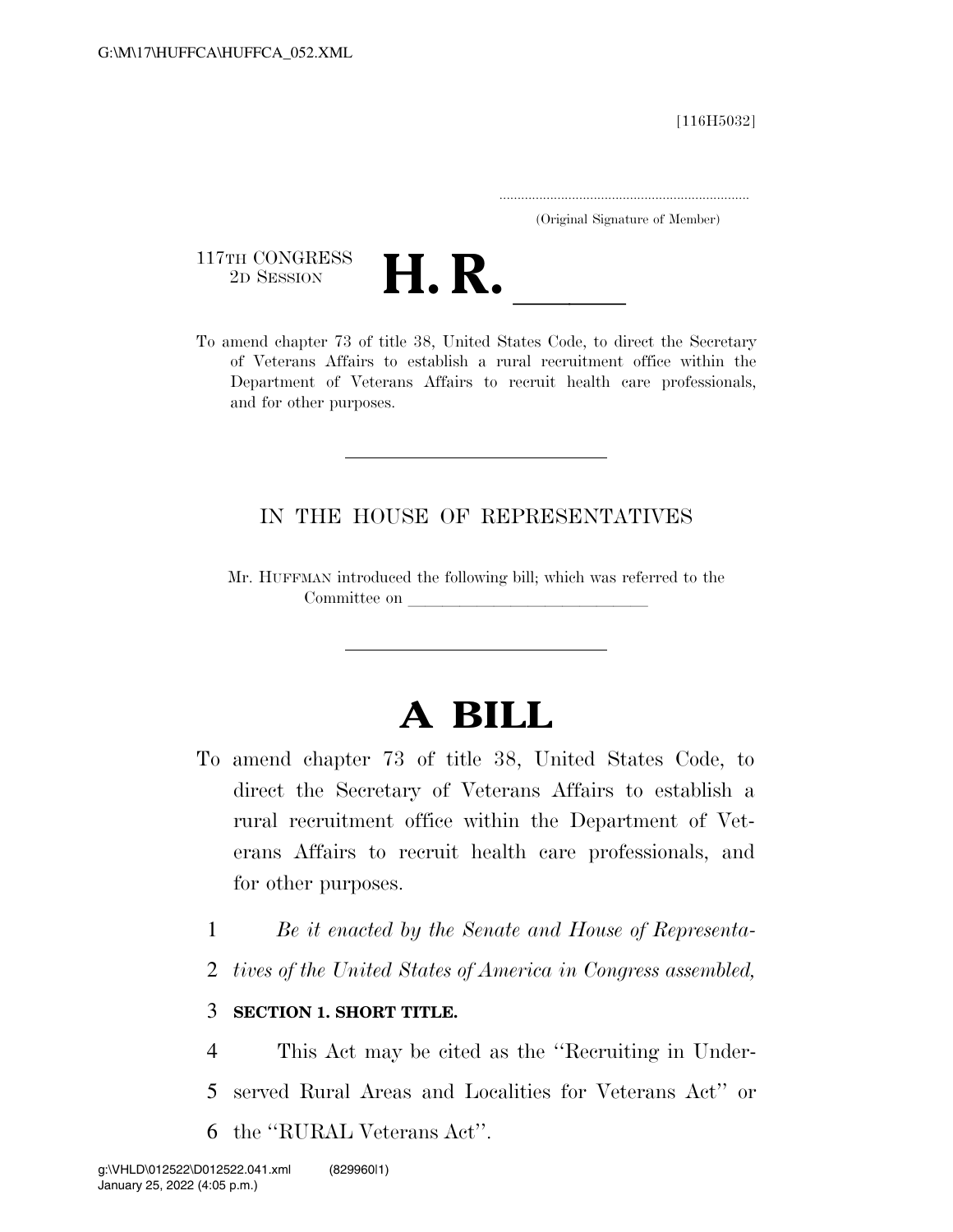$\mathfrak{D}$ 

## **SEC. 2. ESTABLISHMENT OF THE OFFICE OF RURAL RE-CRUITMENT.**

 (a) IN GENERAL.—Chapter 73 of title 38, United States Code, is amended by inserting after section 7308 the following new section:

#### **''§ 7308A. Office of Rural Recruitment**

 ''(a) ESTABLISHMENT.—The Secretary shall estab- lish an office within the Office of the Under Secretary for Health to be known as the 'Office of Rural Recruitment' (in this section referred to as the 'Office'). The purpose of the Office is to improve the recruitment of health care professionals for rural and highly rural community-based outpatient clinics and medical centers of the Department of Veterans Affairs.

 ''(b) DIRECTOR.—The Under Secretary of Health shall appoint the head of the Office who shall be called the Director of the Office of Rural Recruitment (in this section referred to as the 'Director').

 ''(c) DUTIES.—(1) Annually, the Director, in collabo- ration with the directors of each community-based out- patient clinic and medical center of the Department of Veterans Affairs, shall, to determine the hiring needs of such clinics and centers, do the following:

 ''(A) Assess the efficacy of hiring incentives to recruit health care professionals to practice in rural and highly rural community-based outpatient clinics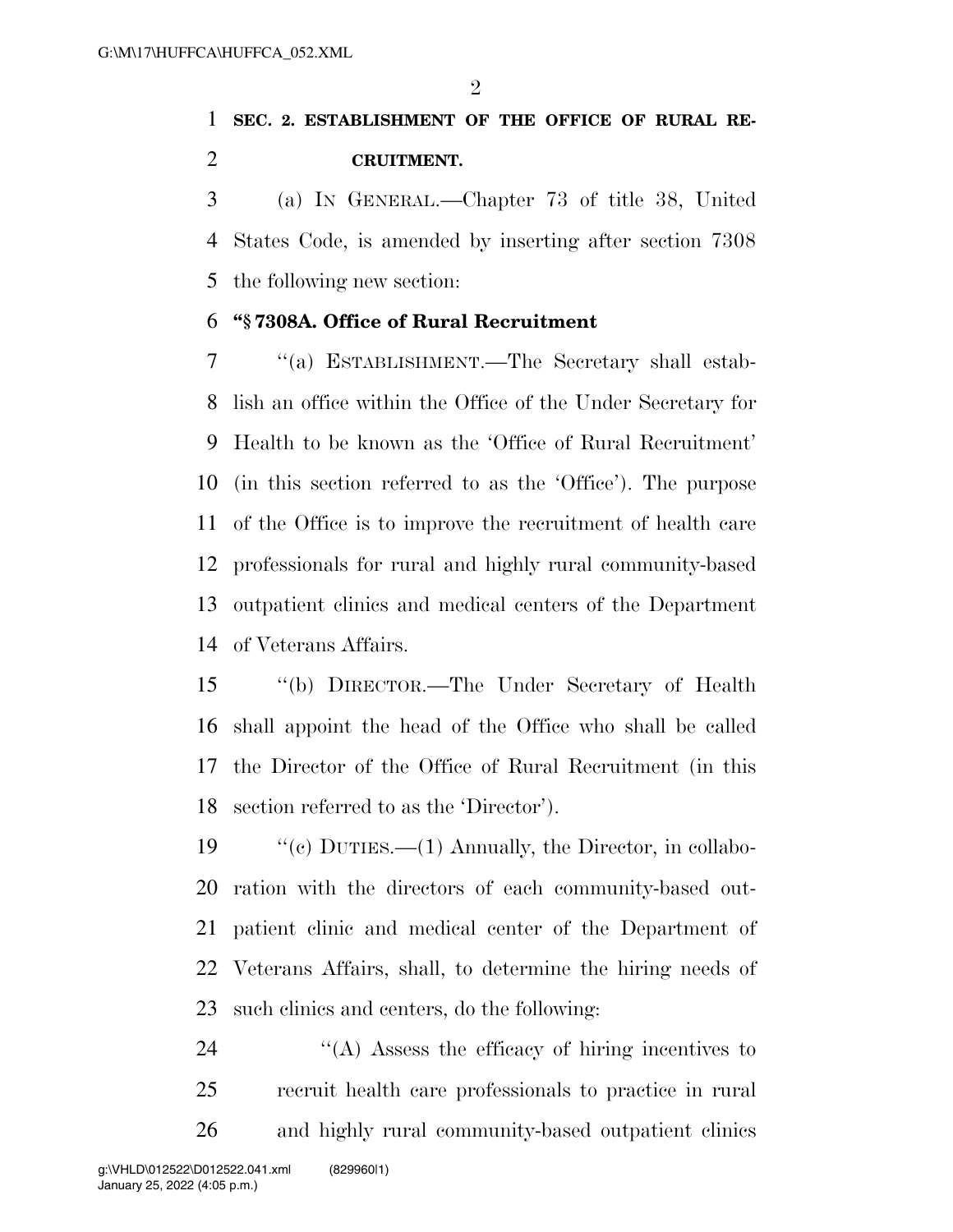and medical centers of the Department of Veterans Affairs.

3 "(B) Assess resources and funding necessary for rural and highly rural community-based out- patient clinics and medical centers of the Depart- ment of Veterans Affairs, which may include data from the most current determination published in the Federal Register pursuant to section 7412(a) of this title.

 ''(C) Identify hiring incentive programs offered for retaining health care professionals (including the Education Debt Reduction Program, the Employee Incentive Scholarship Program, and other programs under chapter 76 of this title) that provide scholar- ships, tuition reimbursement, and education debt re-duction for health care professionals.

 ''(D) Determine the number of health care pro- fessionals who accepted positions in rural and highly rural community-based outpatient clinics and med- ical centers of the Department of Veterans Affairs during the previous fiscal year.

22  $\langle E \rangle$  Determine the number of health care pro- fessionals that left positions described in subpara-graph (D) during the previous fiscal year.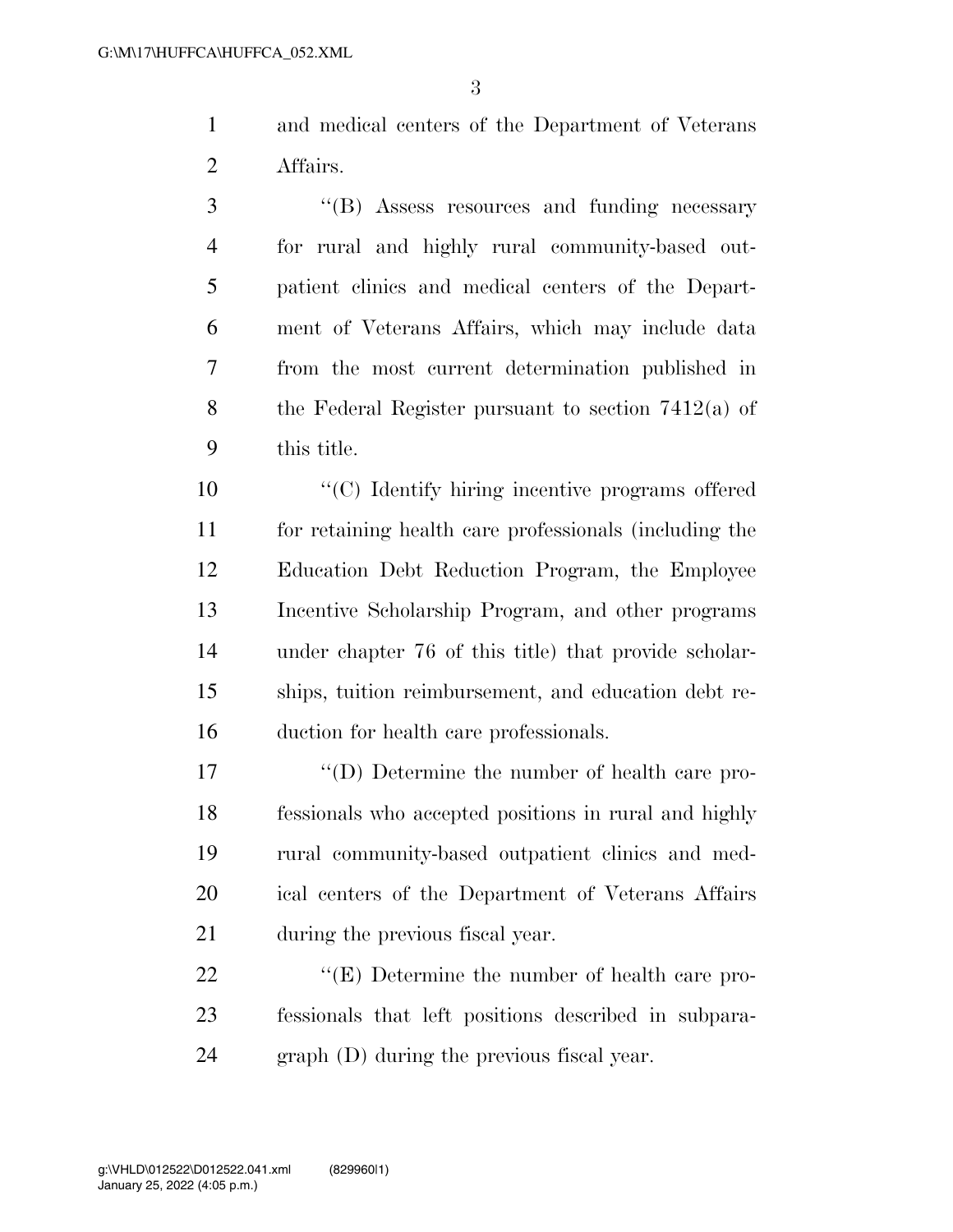1 ''(2) The Director, in collaboration with the directors of each community-based outpatient clinic and medical center of the Department of Veterans Affairs, shall de- velop and implement a national plan using information gathered under paragraph (1) and the strategies under subsection (d) to—

 ''(A) recruit health care professionals for rural and highly rural community-based outpatient clinics and medical centers of the Department of Veterans Affairs;

 ''(B) determine which such clinics or centers are high-need;

 ''(C) develop best practices and techniques for recruiting health care professionals in rural and highly rural community-based outpatient clinics and medical centers of the Department of Veterans Af-fairs;

18 ''(D) not less than twice each fiscal year, train rural recruitment employees in the best practices 20 and techniques developed under subparagraph (C); and

 $\langle E \rangle$  provide recruitment resources to the Vet- erans Integrated Service Networks, rural and highly rural community-based outpatient clinics, and rural and highly rural medical centers of the Department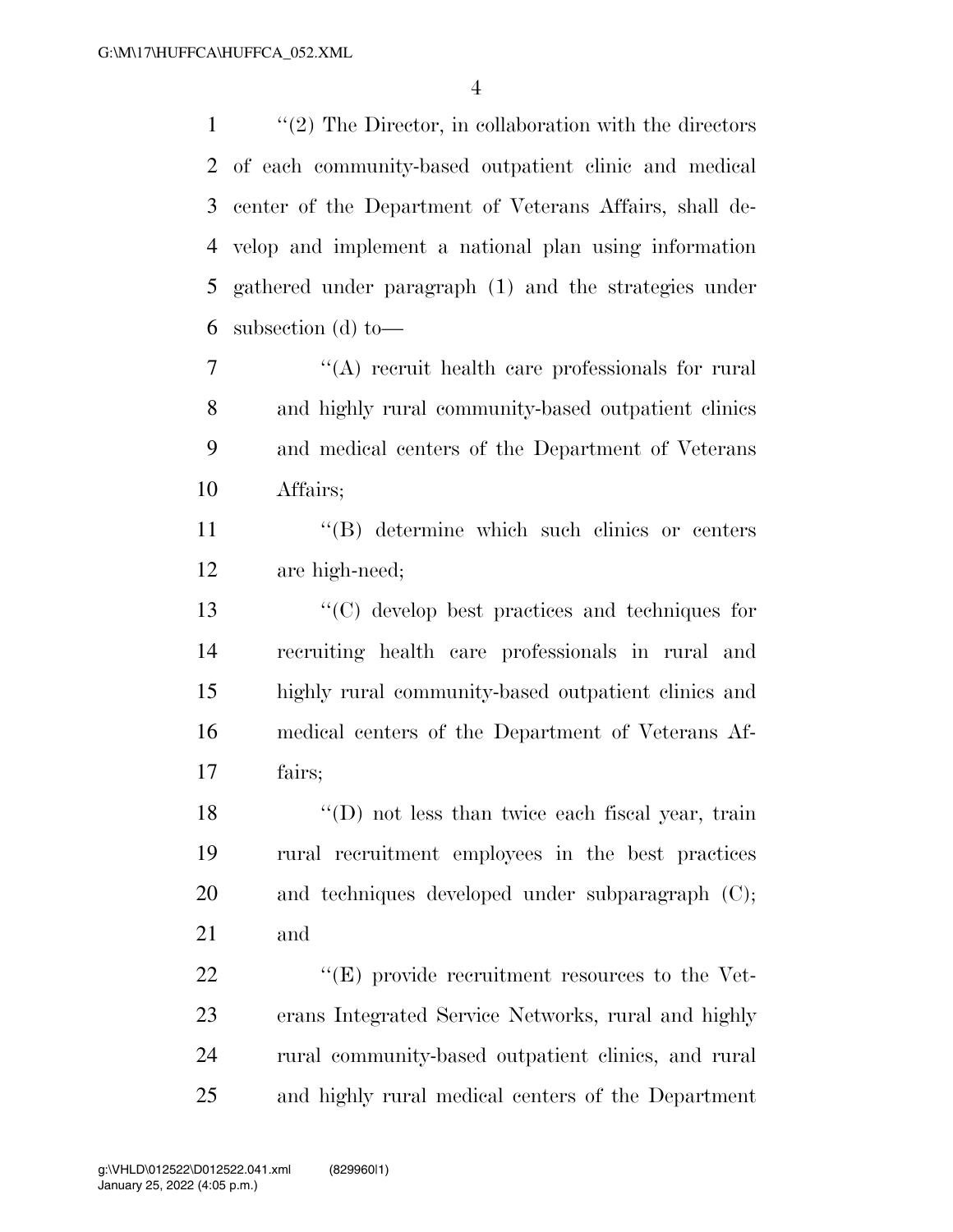of Veterans Affairs, such as pamphlets and mar-keting material.

 ''(3) The Director shall coordinate an annual meeting for rural and highly rural community-based outpatient clinics and medical centers of the Department of Veterans Affairs to communicate rural recruitment needs among such clinics and centers.

8 "(d) VETERANS INTEGRATED SERVICE NET- WORKS.—The director of each Veterans Integrated Serv- ice Network that includes at least one rural or highly rural community-based outpatient clinic shall annually develop and maintain a strategy to recruit health care profes- sionals. Such strategy shall include the designation of at least one rural recruitment employee from the human re- sources department of such Veterans Integrated Service Network, or if no such department exists, any department within such Veterans Integrated Service Network.

 ''(e) REPORTS.—(1) The director of each rural and highly rural community-based outpatient clinic and med- ical center of the Department of Veterans Affairs shall submit to the director of the respective Veterans Inte- grated Service Network of such clinic an annual report on hiring needs with respect to recruiting health care pro-fessionals within such clinic.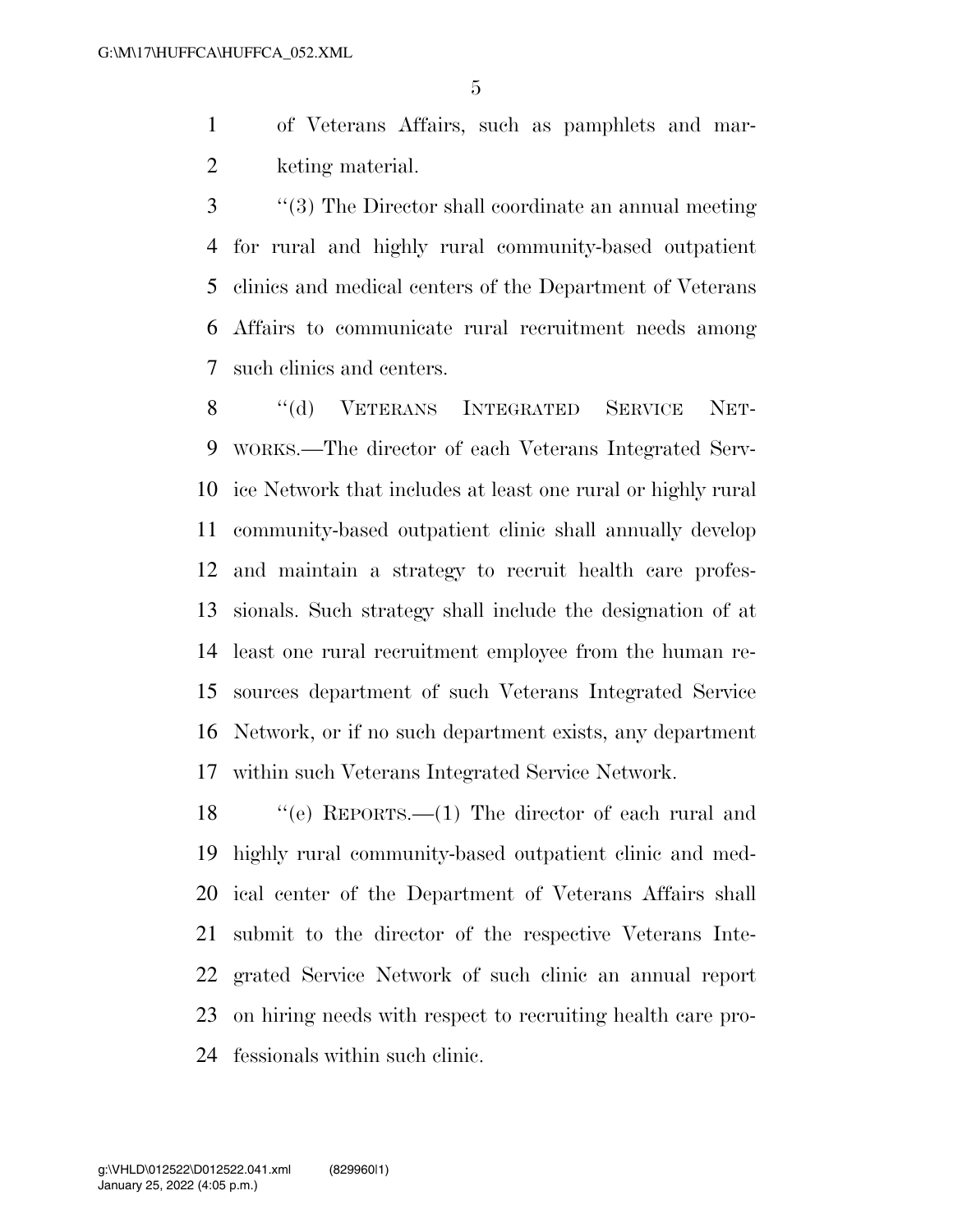''(2) The director of each Veterans Integrated Service Network described in subsection (d) shall submit to the Director an annual report containing—

 $\mathcal{L}(\mathbf{A})$  the strategy under such subsection; and ''(B) a summary of hiring needs with respect to recruiting health care professionals in rural and highly rural community-based outpatient clinics.

 ''(3) The Secretary, acting through the Director, shall submit to the Committees on Veterans' Affairs of the House of Representatives and Senate an annual report containing the information gathered pursuant to sub-12 section  $(e)(1)$  and the national plan under paragraph  $(2)$ of such subsection.

''(f) DEFINITIONS.—In this section:

15 '(1) The term 'rural recruitment employee' means an employee of a Veterans Integrated Service Network designated under subsection (d) who is re- sponsible for recruiting health care professionals for rural and highly rural community-based outpatient clinics and medical centers of the Department of Veterans Affairs.

22 "'(2) The terms 'rural' and 'highly rural' have the meanings given such terms under the rural-urban commuting codes developed by the Secretary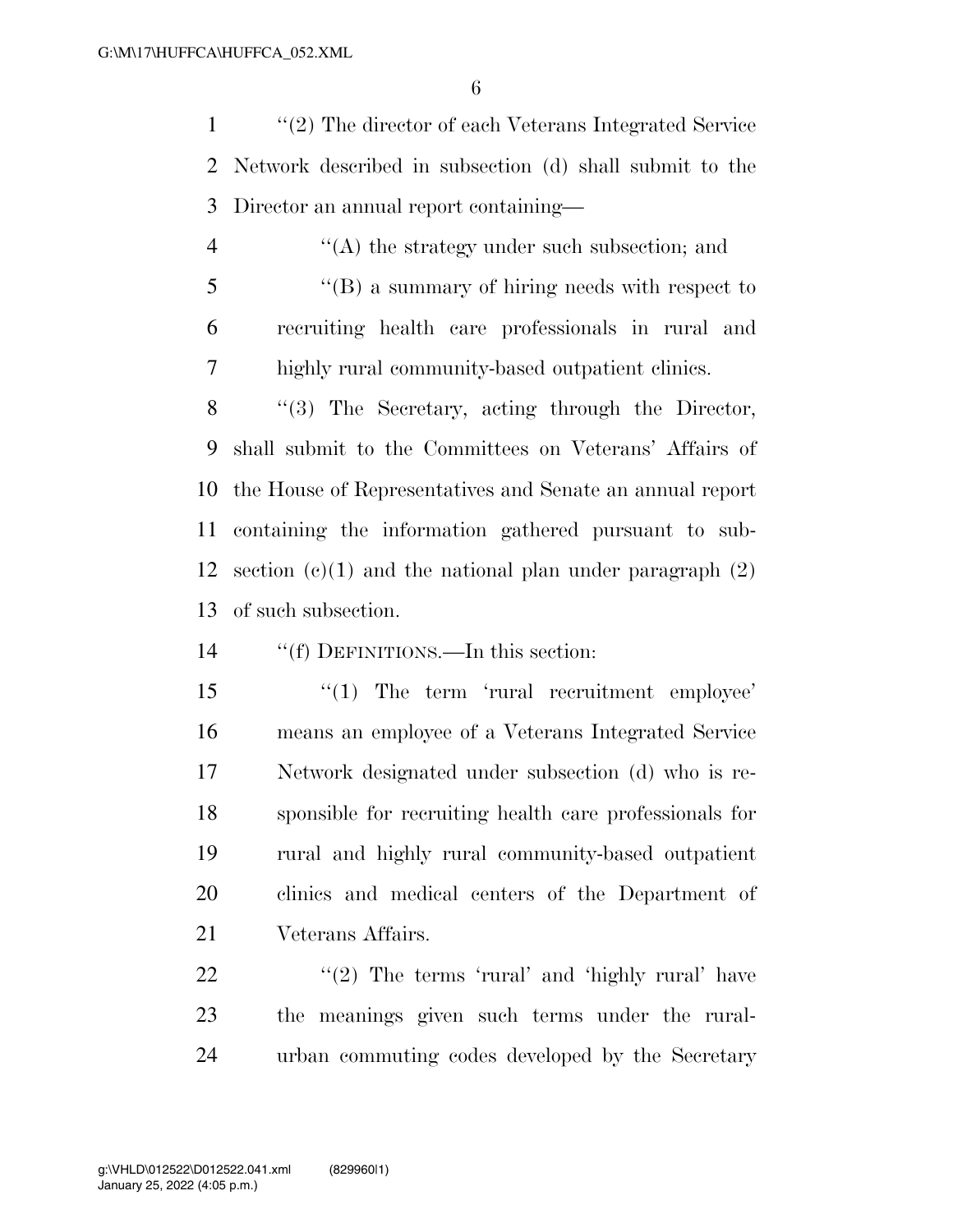- of Agriculture and the Secretary of Health and Human Services.''.
- (b) DESIGNATION OF RURAL RECRUITMENT EM- PLOYEE.—Not later than September 30, 2026, the direc- tor of each Veterans Integrated Service Network that has at least one rural or highly rural community-based out- patient clinic shall designate a rural recruitment employee as required by the strategy described under section 7308A(d) of title 38, United States Code, as added by subsection (a).

 (c) REPORTING TIMELINE.—The first reports under 12 paragraphs  $(1)$ ,  $(2)$ , and  $(3)$  of section 7308A(e) of title 38, United States Code, as added by subsection (a), shall be submitted not later than 12 months, 18 months, and 24 months, respectively, after the date of the enactment of this Act.

 (d) CLERICAL AMENDMENT.—The table of sections at the beginning of such chapter is amended by inserting after the item relating to section 7308 the following new item:

''7308A. Office of Rural Recruitment.''.

|  |  |  |  | 21 SEC. 3. STUDY ON A SCHOLARSHIP PROGRAM AND ESTAB- |  |  |  |
|--|--|--|--|------------------------------------------------------|--|--|--|
|--|--|--|--|------------------------------------------------------|--|--|--|

- **LISHMENT OF A FELLOWSHIP PROGRAM FOR HEALTH CARE PROFESSIONALS.**
- (a) STUDY ON THE FEASIBILITY OF A RURAL RE-
- CRUITMENT SCHOLARSHIP PROGRAM.—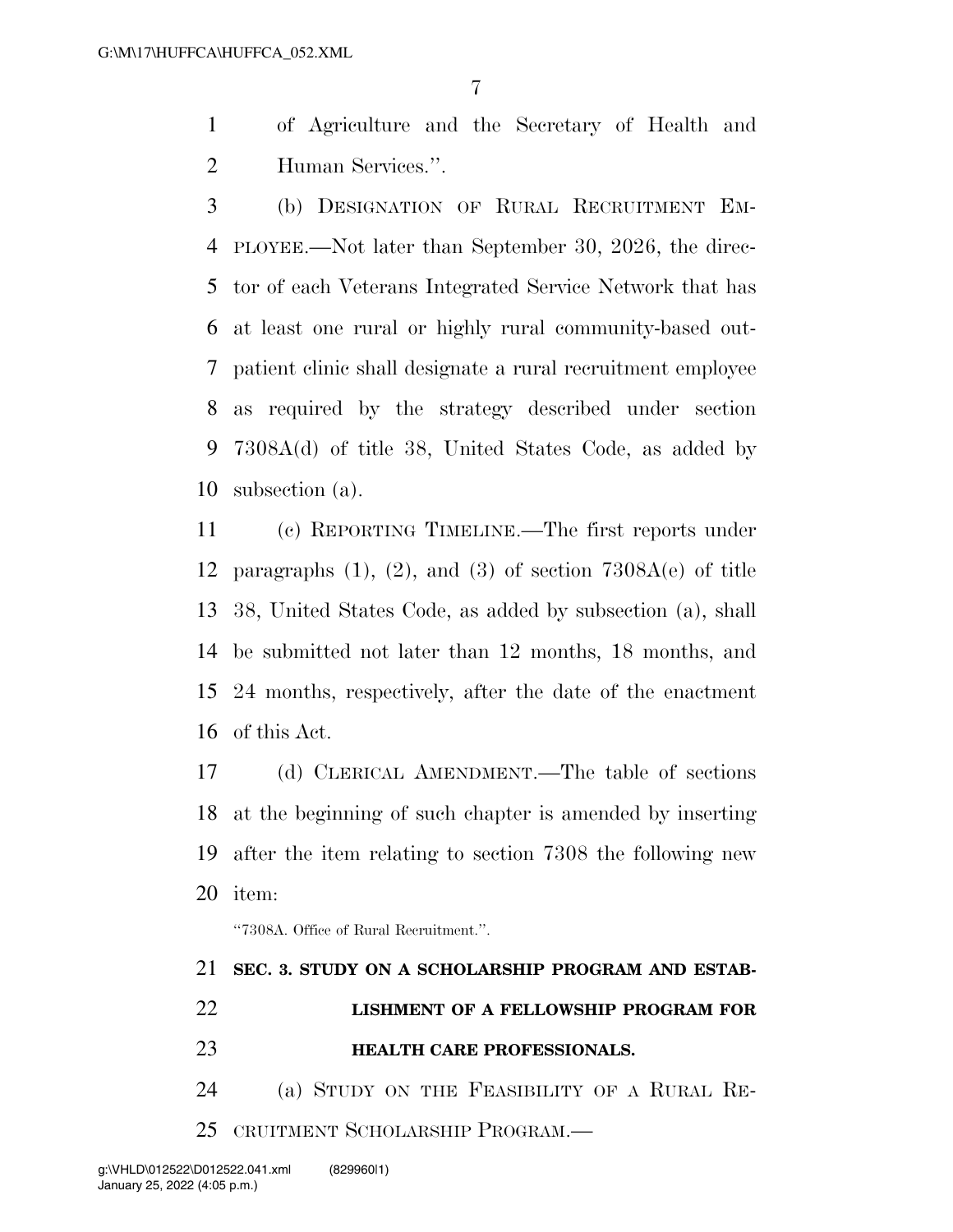| $\mathbf{1}$   | (1) FEASIBILITY STUDY.—The Director of the                 |
|----------------|------------------------------------------------------------|
| $\overline{2}$ | Office of Rural Recruitment established under sec-         |
| 3              | tion $7308A(a)$ of title 38, United States Code, as        |
| $\overline{4}$ | added by section $1(a)$ , shall conduct a study on the     |
| 5              | feasibility of a scholarship program for health care       |
| 6              | professionals to attend the Uniformed Services Uni-        |
| 7              | versity of the Health Sciences in exchange for serv-       |
| 8              | ice as full-time employees at a rural or highly rural      |
| 9              | community-based outpatient clinic or medical center        |
| 10             | of the Department of Veterans Affairs for a period         |
| 11             | determined by the Director.                                |
| 12             | (2)<br>REPORT<br>AND RECOMMENDATION.—Not                   |
| 13             | later than September 30, 2025, the Secretary, acting       |
| 14             | through the Director, shall submit to Congress a re-       |
| 15             | $port-$                                                    |
| 16             | (A) on the study conducted pursuant to                     |
| 17             | paragraph $(1)$ ; and                                      |
| 18             | (B) containing a recommendation with re-                   |
| 19             | spect to the operation of and funding for the              |
| 20             | program described under paragraph (1).                     |
| 21             | (b) ESTABLISHMENT OF THE RURAL HEALTH QUAL-                |
| 22             | ITY AND ACCESS FELLOWSHIP PROGRAM.—In carrying             |
| 23             | out section 7302 of title 38, United States Code, the Sec- |
| 24             | retary shall establish the Rural Health Quality and Access |